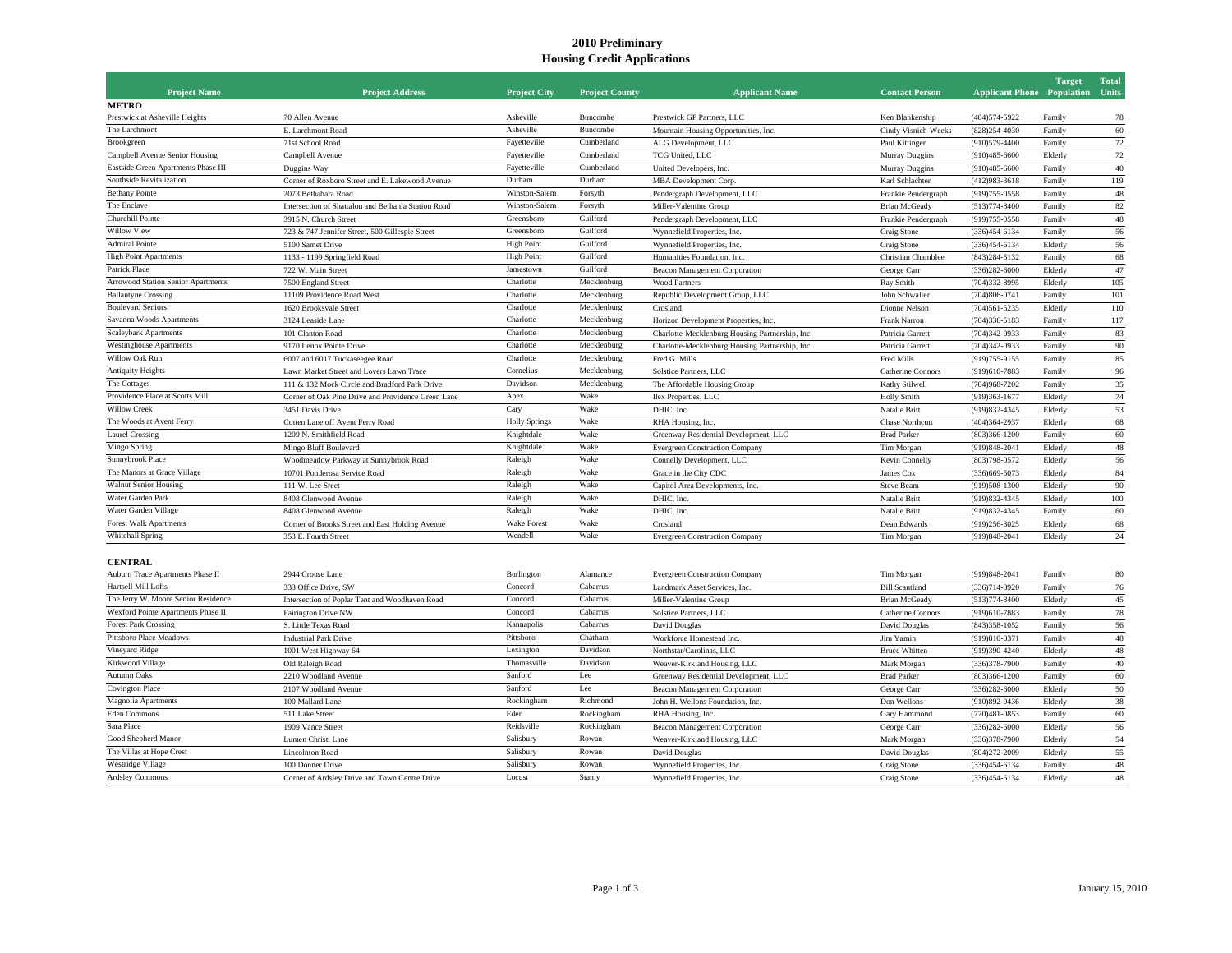## **2010 Preliminary Housing Credit Applications**

|                                     |                                                |                     |                       |                                          |                       |                                   | <b>Target</b> | <b>Total</b> |
|-------------------------------------|------------------------------------------------|---------------------|-----------------------|------------------------------------------|-----------------------|-----------------------------------|---------------|--------------|
| <b>Project Name</b>                 | <b>Project Address</b>                         | <b>Project City</b> | <b>Project County</b> | <b>Applicant Name</b>                    | <b>Contact Person</b> | <b>Applicant Phone</b> Population |               | Units        |
| <b>EAST</b>                         |                                                |                     |                       |                                          |                       |                                   |               |              |
| Alderbrook Pointe                   | North Pierce Street                            | Washington          | Beaufort              | NRP Holdings LLC                         | Matt Shoemacher       | $(216)475 - 8900$                 | Family        | 64           |
| <b>Emerson Square Apartments</b>    | West 15th Street                               | Washington          | Beaufort              | Jenkins Properties Limited Partnership   | Ragan Ramsey          | (919)801-3047                     | Family        | 72           |
| Chappell Grove                      | Chappell Loop Road                             | Belville            | Brunswick             | The Affordable Housing Group             | Kathy Stilwell        | $(704)968 - 7202$                 | Family        | 64           |
| Pine Trail                          | Intersection of West Gate Drive and Angels Way | Leland              | Brunswick             | Greenway Residential Development, LLC    | <b>Brad Parker</b>    | $(803)366 - 1200$                 | Family        | 60           |
| Pinnacle at Leland Commons          | 510 Village Road                               | Leland              | Brunswick             | PHG Holdings, LLC                        | Timothy Wheat         | $(561)627 - 2820$                 | Family        | 76           |
| Meadow Creek                        | 4700 Shallotte Avenue                          | Shallotte           | Brunswick             | Southland Partners LLC                   | Tom Honeycutt         | $(704)998 - 1189$                 | Family        | $72\,$       |
| Avery Pointe                        | Southport-Supply Road, SE                      | Southport           | Brunswick             | NRP Holdings LLC                         | Matt Shoemacher       | $(216)475 - 8900$                 | Family        | 64           |
| Parkside                            | Dosher Cutoff                                  | Southport           | Brunswick             | Southland Partners LLC                   | Tom Honeycutt         | $(704)998 - 1189$                 | Family        | $72\,$       |
| <b>Belle Meade</b>                  | Galantis Drive                                 | Morehead City       | Carteret              | East Carolina Community Development Inc. | Keith Walker          | $(252)504 - 3996$                 | Elderly       | 96           |
| <b>Highland Park</b>                | Friendly Road                                  | Morehead City       | Carteret              | East Carolina Community Development Inc  | Keith Walker          | $(252)504 - 3996$                 | Family        | 120          |
| Cottage Square                      | 515 E. Church Street                           | Edenton             | Chowan                | Weaver-Kirkland Housing, LLC             | Linda Wall            | $(336)478 - 2273$                 | Elderly       | 40           |
| Forest Edge Apartments Phase II     | 125 Forest Edge Circle                         | <b>Tabor City</b>   | Columbus              | Caiseal Development, LLC                 | <b>Holly Smith</b>    | $(919)363 - 1677$                 | Family        | $24\,$       |
| Covey Run Apartments Phase II       | Jordan Lane Extension                          | Whiteville          | Columbus              | SNW, LLP                                 | Stephanie Norris      | (919) 854-7990                    | Family        | 48           |
| Kenwood Glenn                       | Pinetree Drive                                 | New Bern            | Craven                | Workforce Homestead Inc.                 | Jim Yamin             | (919)810-0371                     | Elderly       | 76           |
| Tanner Pointe                       | 2915 Neuse Boulevard                           | New Bern            | Craven                | NRP Holdings LLC                         | Matt Shoemacher       | $(216)475 - 8900$                 | Family        | $72\,$       |
| Jarvis Landing                      | 7400 Caratoke Highway (Highway 158)            | Jarvisburg          | Currituck             | The Affordable Housing Group             | Kathy Stilwell        | $(704)968 - 7202$                 | Family        | 39           |
| <b>Wellington Pointe</b>            | Old NC 41 Highway                              | Wallace             | Duplin                | NRP Holdings LLC                         | Matt Shoemacher       | $(216)475 - 8900$                 | Family        | 64           |
| <b>Bowman Plantation</b>            | Glen Road                                      | Garner              | Johnston              | Guilford Financial Services, LLC         | Maida Renson          | $(336)373 - 0600$                 | Elderly       | 48           |
| Cleveland Green Apartments Phase II | Off Bratton Drive Extension                    | Garner              | Johnston              | United Developers, Inc.                  | Murray Duggins        | $(910)485 - 6600$                 | Family        | $40\,$       |
| Abby Gardens                        | Mt. Vernon Drive and Cindy Lane                | Kinston             | Lenoir                | Pendergraph Development, LLC             | Frankie Pendergraph   | $(919)755 - 0558$                 | Elderly       | 48           |
| Poyner Place                        | 3215 Carey Road                                | Kinston             | Lenoir                | <b>Evergreen Construction Company</b>    | Tim Morgan            | $(919)848 - 2041$                 | Family        | 49           |
| Eastbrook Senior Apartments         | 4105 Princess Place Drive                      | Wilmington          | New Hanover           | Housing and Economic Opportunities, Inc. | Michael Krause        | $(910)341 - 7700$                 | Elderly       | 50           |
| <b>Lake Ridge Commons</b>           | 4160 Lake Avenue                               | Wilmington          | New Hanover           | Blue 22 Development                      | Andy Rosen            | $(919)622 - 2293$                 | Elderly       | 75           |
| Shipyard Village                    | 2821 Carolina Beach Road                       | Wilmington          | New Hanover           | Carr-Powell Properties, LLC              | Vernon Powell         | $(336)282 - 7200$                 | Family        | 96           |
| Glenstal                            | Arlington Meadows Drive                        | Jacksonville        | Onslow                | East Carolina Community Development Inc. | Keith Walker          | $(252)504 - 3996$                 | Elderly       | 56           |
| <b>Ashton Pointe</b>                | <b>Bayswater Road</b>                          | Greenville          | Pitt                  | NRP Holdings LLC                         | Matt Shoemacher       | $(216)475 - 8900$                 | Family        | 84           |
| <b>Ellsworth Commons</b>            | Ellsworth Drive                                | Greenville          | Pitt                  | Workforce Homestead Inc.                 | Jim Yamin             | (919)810-0371                     | Family        | 64           |
| The Villas at Manning Forest        | <b>Manning Forest Drive</b>                    | Greenville          | Pitt                  | <b>Brad Queener</b>                      | <b>Brad Queener</b>   | $(843)358 - 4886$                 | Elderly       | 64           |
| Carriage Hills                      | Linkhaw Road                                   | Lumberton           | Robeson               | Southland Partners LLC                   | Tom Honeycutt         | $(704)998 - 1189$                 | Family        | 72           |
| Village at Columbia Commons         | Kendall Court                                  | Columbia            | Tyrrell               | Linden Development, LLC                  | Glen Lindengren       | $(410)643 - 8822$                 | Family        | 40           |
| <b>Goldsboro Estates</b>            | S. Poplar Street                               | Goldsboro           | Wayne                 | RHA Housing, Inc.                        | Gary Hammond          | $(770)481 - 0855$                 | Family        | 60           |
| Waynefield                          | <b>Eleventh Street</b>                         | Goldsboro           | Wayne                 | <b>Bell Homes</b>                        | John Bell             | (919) 734-4321                    | Elderly       | 48           |
| Ravenswood Apartments               | Ashbrook Drive Extension                       | Wilson              | Wilson                | SNW, LLP                                 | Stephanie Norris      | (919) 854-7990                    | Family        | $72\,$       |
| The Pointe at Cross Creek           | <b>Airport Road</b>                            | Wilson              | Wilson                | Pendergraph Development, LLC             | Frankie Pendergraph   | $(919)755 - 0558$                 | Family        | 48           |
| Wilson Apartments                   | 333 East Nash Street & 502 Church Street       | Wilson              | Wilson                | TCG Development Services, LLC            | Peter Behringer       | $(301)563 - 5562$                 | Elderly       | 91           |
|                                     |                                                |                     |                       |                                          |                       |                                   |               |              |
| WEST                                |                                                |                     |                       |                                          |                       |                                   |               |              |
| Jefferson View Phase II             | Jefferson View Lane                            | Jefferson           | Ashe                  | Henley and Associates LLC                | Robert Henley         | (919) 876-6703                    | Family        | 40           |
| Greystone Lodge                     | 500 - 502 S. College Street                    | Morganton           | Burke                 | Beacon Management Corporation            | George Carr           | $(336)282 - 6000$                 | Elderly       | 60           |
| Hunters Glen                        | 401 Bost Road                                  | Morganton           | Burke                 | Greenway Residential Development, LLC    | <b>Brad Parker</b>    | $(803)366 - 1200$                 | Family        | 60           |
| Woodland Village                    | Kirkland Avenue                                | Hudson              | Caldwell              | Weaver-Kirkland Housing, LLC             | Linda Wall            | $(336)378 - 7900$                 | Elderly       | 40           |
| Valley Arbor                        | Robinson Road                                  | Hickory             | Catawba               | Pendergraph Development, LLC             | Frankie Pendergraph   | $(919)755 - 0558$                 | Family        | 48           |
| <b>Stoney Creek Apartments</b>      | A.C. Little Drive                              | Newton              | Catawba               | Gateway Properties, LLC                  | Allan Rappuhn         | $(256)760 - 9657$                 | Elderly       | 48           |
| Lanier Pointe Phase II              | County Home Road                               | Shelby              | Cleveland             | Pendergraph Development, LLC             | Frankie Pendergraph   | (919) 755-0558                    | Family        | 32           |
| <b>Montcross Seniors</b>            | Hawley Avenue                                  | Belmont             | Gaston                | Crosland                                 | Dionne Nelson         | $(704)561 - 5235$                 | Elderly       | 72           |
| <b>Bordeaux Apartments</b>          | 2219 Bordeaux Avenue                           | Gastonia            | Gaston                | Urquhart Development, LLC                | Thomas Urquhart       | $(919)829 - 1801$                 | Family        | 32           |
| Oak Haven                           | 1310 Old Spartanburg Road                      | Hendersonville      | Henderson             | The Housing Assistance Corporation       | Hugh Lipham           | $(828)692 - 4744$                 | Elderly       | 56           |
| Ridgecrest Terrace                  | 174 Walter Ashe Drive                          | Sylva               | Jackson               | Fitch Development Group, Inc.            | Hollis Fitch          | $(704)496 - 2630$                 | Family        | 54           |
| <b>Oakland Mill Apartments</b>      | Salem Church Road                              | Lincolnton          | Lincoln               | Gateway Properties LLC                   | Allan Rappuhn         | $(256)760 - 9657$                 | Elderly       | $42\,$       |
| Sanctuary Terrace                   | 258 Crisp Street                               | Franklin            | Macon                 | Fitch Development Group, Inc.            | Hollis Fitch          | $(704)496 - 2630$                 | Family        | 50           |
| Johnson Ridge Apartment Homes       | <b>Claremont Drive</b>                         | Elkin               | Surry                 | Fred G. Mills                            | <b>Fred Mills</b>     | $(919)755-9155$                   | Family        | 50           |
| Historic Wilkesboro School          | 215 South Street                               | Wilkesboro          | Wilkes                | Northwestern Housing Enterprises, Inc.   | <b>Edward Fowler</b>  | $(828)264 - 6683$                 | Elderly       | 42           |
|                                     |                                                |                     |                       |                                          |                       |                                   |               |              |